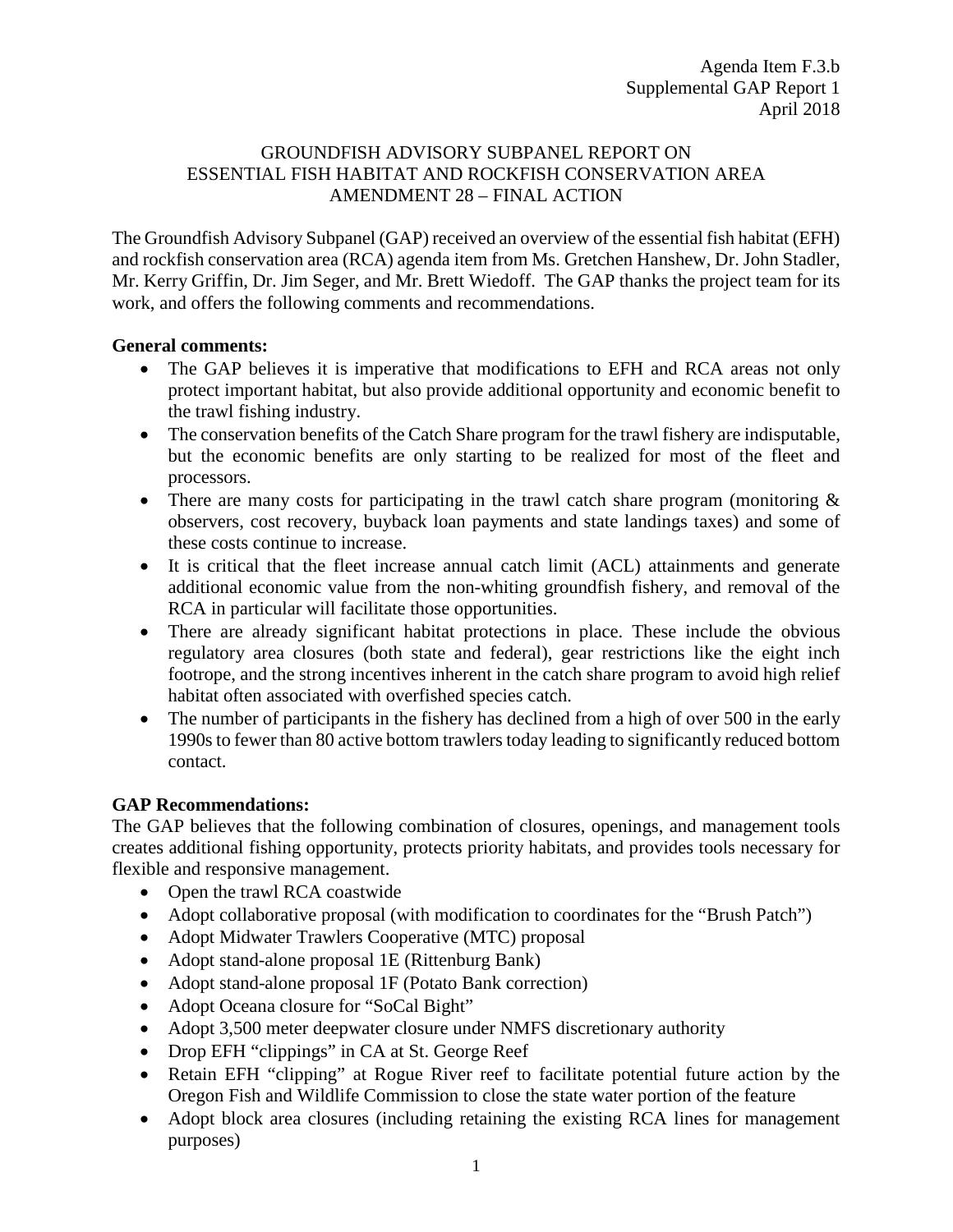### **Rationale:**

As we have noted in previous statements, the GAP appreciates the process employed by the collaborative and notes that in many instances the combination of plotter and logbook information with the information in the EFH data catalog provides a much more complete picture of both the habitat and potential impacts to industry than the data catalog alone. That being the case, the GAP notes that the project team's analysis likely underestimates the actual value of both increases in protection of priority habitat and value to the industry of reopening currently closed areas as proposed by the collaborative. There are two reasons for this. First, much of the data in the EFH data catalog, particularly substrate and bathymetric data in offshore areas, is of low confidence. The reality is that much presumed hard substrate is not in fact hard, and much presumed soft substrate data is not in fact soft. The collaborative relied on groundfish and particularly shrimp trawl plotter data shared by the fleet to gain a better understanding of actual substrate than is present in the data catalog alone. The GAP is persuaded that although the quantitative assessment shows the collaborative proposal opening hard substrate areas, most of those areas are in fact soft substrate. The reverse is also true. Many of the new proposed collaborative closures include more priority habitat than indicated. The collaborative openings and closures were vetted over multiple meetings with the fleet and surgically crafted to enhance both ecological and industry benefit. Because of that, other than the minor modifications to the collaborative recommended by the GAP below, we request that the Council not alter the collaborative shapes.

Collaborative modifications –

- Include new coordinates for the "Brush Patch" The initial collaborative shape for the brush patch impacted several tows and also failed to fully capture the important habitat features in the area. The GAP supports the new collaborative shape that is very similar in size and location. \* *Figure 1 provides a new map for the refined shape.*
- For the two areas at St. George Reef, the GAP supports removal of the remnants ("clippings") left over after state water areas were dropped from Council consideration. State waters in California are already subject to a trawl closure and the small proposed closures in federal waters could create enforcement challenges.
- In contrast, the GAP supports retaining the EFH "clipping" at Rogue River Reef. The collaborative shape in the area was designed to create a shallow-deep corridor and initially included a state water closure. Retaining the clipping there preserves the opportunity for potential future action by the Oregon Fish and Wildlife Commission to create a state trawl closure in the area to completely protect the feature and create the shallow-deep corridor.

The GAP supports the MTC proposal for the same reasons described above. Most importantly, the MTC package creates significant additional protection for priority habitat in the Central Oregon Coast area, without undue closure of soft spots and important fishing grounds.

The GAP supports proposal 1E. The small addition at Rittenburg Bank will more fully capture the entire feature (i.e. priority habitats and coral and sponge records) without impacting the fleet.

The GAP supports proposal 1F. This proposal corrects an error to a prior EFH designation under Amendment 19 at Potato Bank to more accurately capture the feature.

The GAP supports the Oceana proposal for the Southern California Bight with the understanding it does not impact current trawl fishing in the area, and that areas identified in the future (through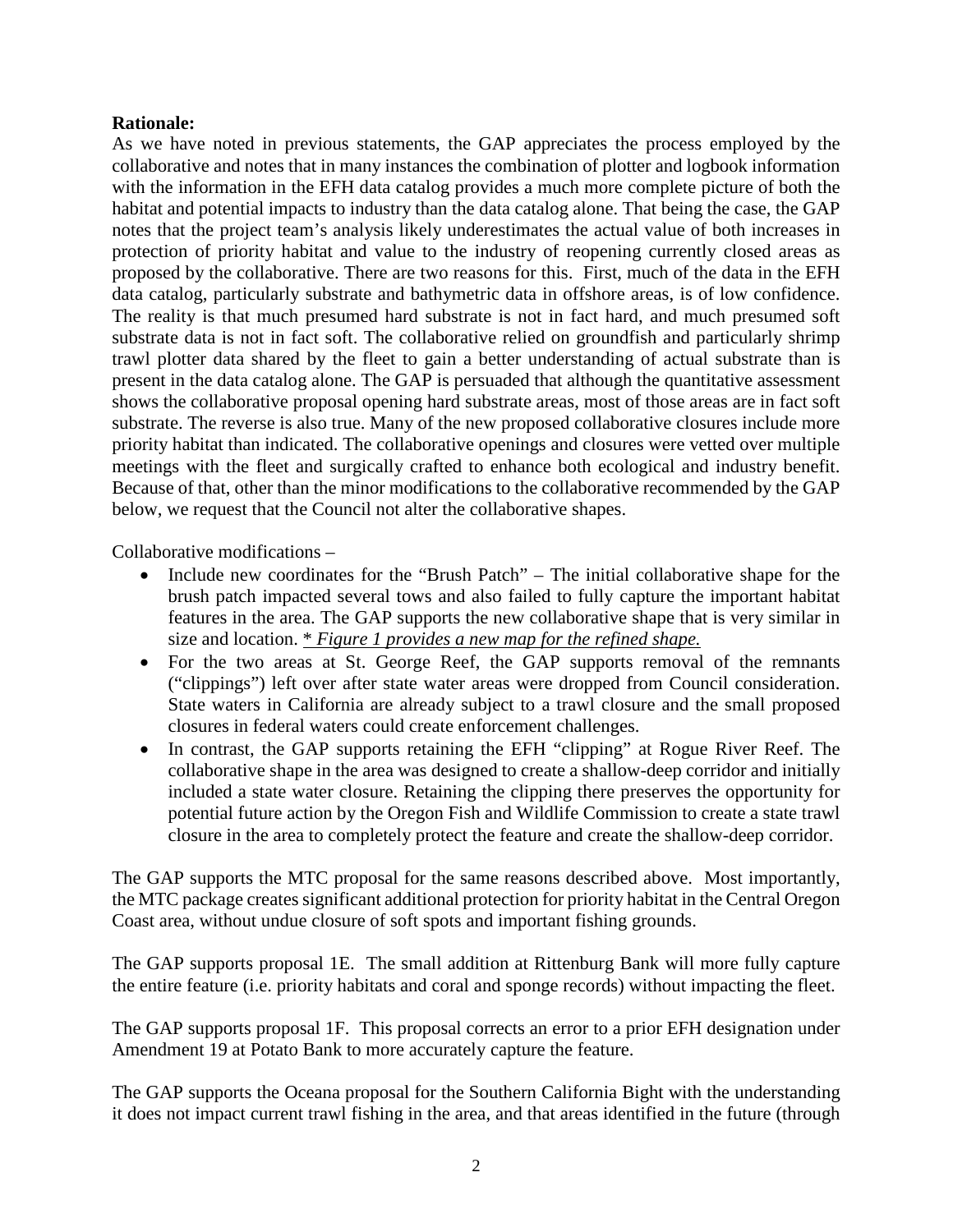enhanced mapping or other means) as possibly valuable trawl areas could be opened through an EFP or a future EFH review process.

The GAP also supports the discretionary closure for waters deeper than 3,500 meters. This will not impact current fishing effort and is unlikely to impact future activity.

All of the areas recommended above are predicated on coastwide removal of the RCA. RCAs were initially implemented as a mortality closure to protect overfished species (OFS). With the advent of the catch share program and 100% accountability, we now have much more direct means of ensuring that mortality of OFS remains within limits, and in recent years, many formerly overfished species have been rebuilt. At the same time, attainment of trawl quota remains unacceptably low, in part due to area restrictions imposed by RCA boundaries. Given the high likelihood that RCA removal could substantially improve attainment, and therefore revenue, the GAP strongly supports removal of the RCA.

### **Additional comments:**

The GAP supports the block area closure (BAC) concept. As the GAP understands them, BACs could be used as a routine in-season management tool to respond to new bycatch information. The GAP believes BACs might facilitate more flexible, surgical management measures in response to high bycatch events than if no similar tool were available. Implementation of the BAC concept should be preceded by a careful development process that considers, *inter alia,* appropriate triggers and spatial and temporal scale of the BACs. Relatedly, the GAP recommends retaining the definition of RCAs in regulation, but simply deactivating them at this time.

The GAP also recommends a clarification that the 8-inch footrope requirement be defined as required shoreward of 100 fathoms. Presently, it is the GAP's understanding that the 8-inch footrope regulations require use "shoreward of the RCA". If the RCAs are removed or deactivated this change may be needed to make clear that the 8-inch footrope is still required inside 100 fathoms.